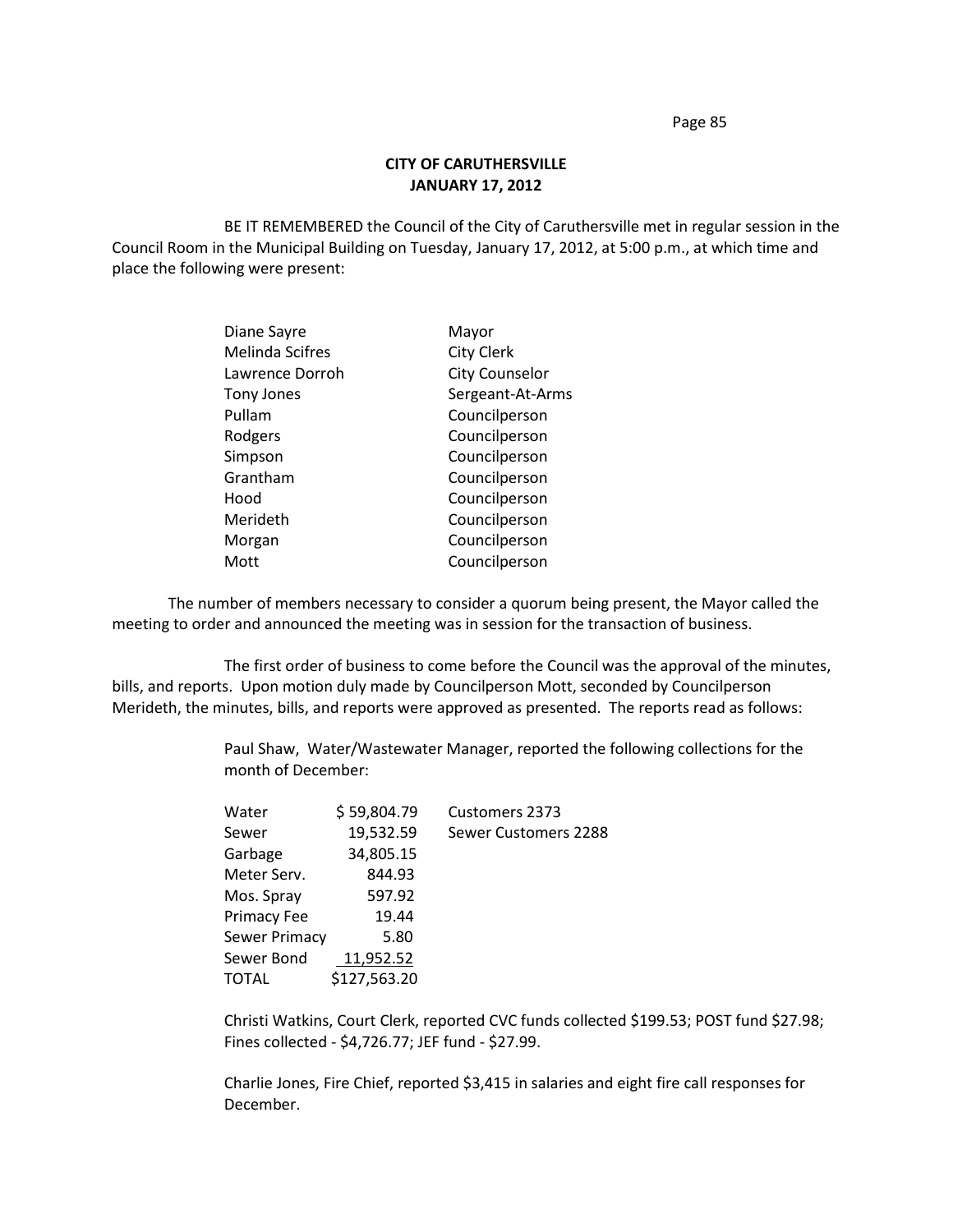Donna Brooks, City Collector, reported \$52.89 in Collector's Commission, \$4.30 in Clerk's fee, and \$291,819.55.

Keith Davis, Parks/Recreation Director, reported \$8,901.68 in admissions to the recreation center for December.

Melinda Scifres, City Clerk, reported securities pledged at the banks as follows: First State Bank - \$3,325,000.00; Focus Bank - \$2,021,899.47; Bank Star - \$583,400.

Mayor Sayre then reported a letter had been received from the Pemiscot County Commission regarding assessment fund collections from the municipalities as required by Missouri State Statutes. The County has not been collecting these funds from the cities, and the rate of collection will be 1.70% on the collections of taxes each year and shall be deposited into the county assessment fund as required pursuant to section 137.750. Mayor Sayre visited with the County Assessor this morning and discussed the collection of the tax. It was agreed the tax would be paid monthly to the assessment fund on actual collections from the City Collector. The City Collector would deduct the 1.70% from the actual tax collections before submitting the taxes to the City, and report the amount on the monthly report. Counselor Dorroh will write a police for the procedure that will be used by the Collector. The County is asking for the fee on all 2011 collections. The collections made in November and December will need to have the percentage remitted to the County Treasurer.

Mayor Sayre then presented the audit to the Council for their review. She reported meetings will be held with Department Heads to review the portions of the auditor's findings. The Mayor hopes to have the City's responses ready to review with the auditor at the second meeting in February. If the Council has any questions regarding the audit, they may call the auditor.

Terry Rushing then reported everything is schedule to be transferred to the Public Safety Building by January 30, 2012. The Police Department and Fire Department will move on that day. The phones and radios will be installed at that location on that day.

Councilperson Morgan reported the Fire Department had four fires between January 6 and January 17. The new fire truck will be ready on March 16. The Fire Chief and two firemen will go to Appleton, Wisconsin to pick-up the truck. The Council was given a list of fires to review. Mayor Sayre then asked the Police/Fire Committee meet on Thursday at 4:30.

Councilperson Hood reported the Water/Sewer Committee had met prior to the Council meeting, and was recommending the approval of the adjustment report in the amount of \$1,648.44. After discussion, Councilperson Hood motioned to approve the report, with Councilperson Grantham seconding, and motion carried.

Councilperson Hood then reported a line shaft pump at the Industrial Park Water Plant needs to be repaired. Two bids had been sought with the low bidder being Flynn Drilling at \$23,087.00. The bids were sought under the emergency procurement. The other bidder would not give a firm price on the repairs. After discussion, Councilperson Mott motioned to approve the bid from Flynn Drilling, with Councilperson Grantham seconding, and motion carried.

Page 86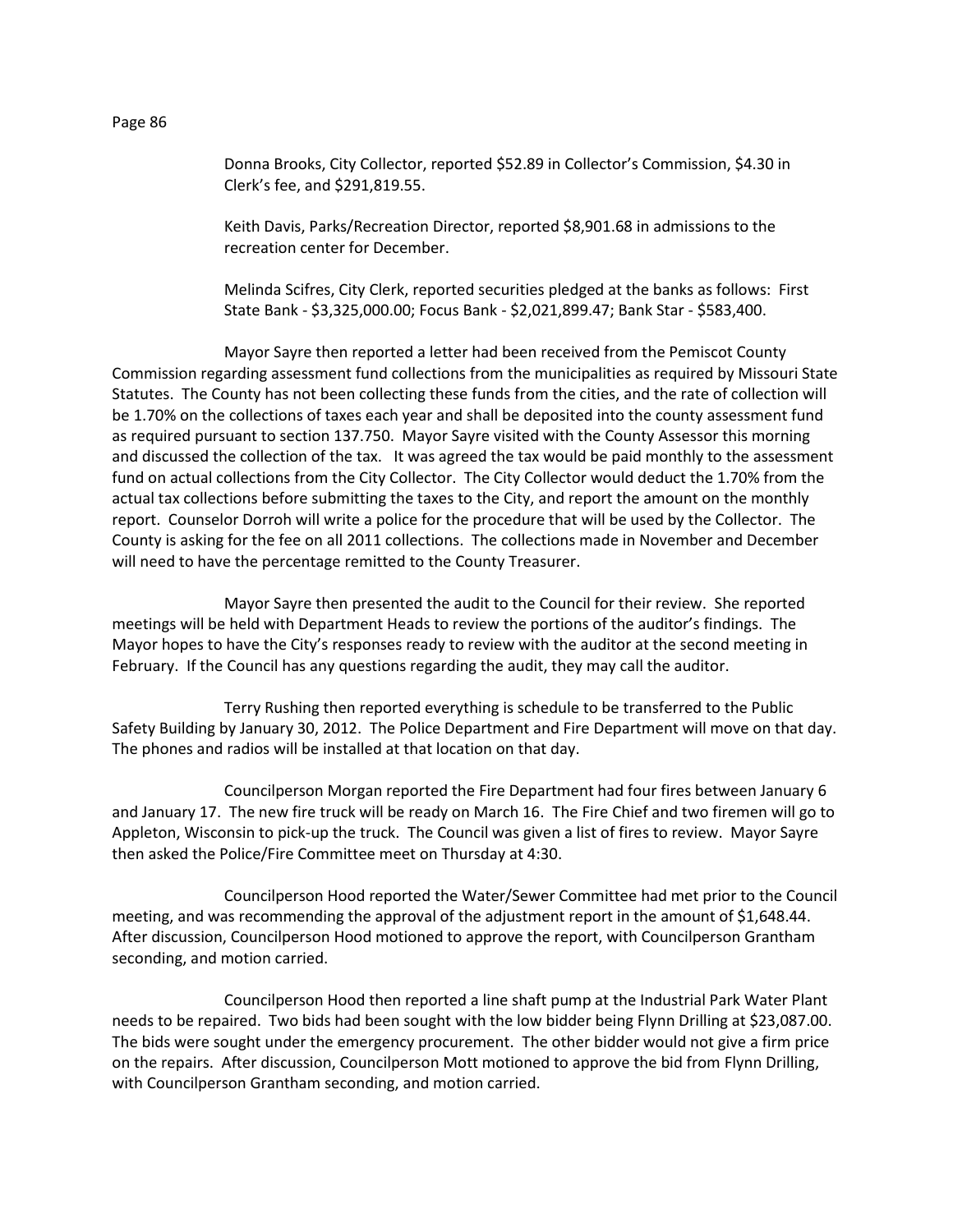## Page 87

Councilperson Hood then reported the South Ward lift station has a line broken, and a bid for repairs has been submitted from VanDevanter Engineering. The bid amount was \$7,120.00. After discussion, Councilperson Hood motion to approve the bid with Councilperson Grantham seconding, and motion carried.

Mayor Sayre reported Terry Rushing has been put in charge of the Street and Sanitation crews.

Keith Davis, Parks/Recreation Director, reported the baseball fields are being prepared for the coming season. Kiwanis field is almost ready as well as field #3 at the Sportsplex. This work is being done through a grant. Basketball practice started this week and the games will run through March 5 with 85 children signed up.

Tony Jones, Acting Chief of Police, appeared before the Council requesting the purchase of equipment. New computers for the Public Safety Building have been requested. Two bids had been received as follows:

| Hi-Tech             | \$12,147.90 |
|---------------------|-------------|
| Computer Smarts.biz | \$14,247.00 |

Councilperson Morgan motioned to approve the bid from Hi-Tech with payment coming from the Asset Forfeiture Fund. Councilperson Pullam seconded the motion, and was carried unanimously.

Acting Chief Jones then requested two additional transmitter assemblies for two of the new cars. When an officer gets out of a car, the transmitter assembly will send the conversation back to the camera to be recorded. When cameras were purchased one transmitter was purchased for each camera. However, the charge on two of the transmitters will not hold long enough for two different shifts, and with the cars being used for different shifts the transmitters are required. A bid from the manufacturer of the cameras submitted a bid of \$1220. After discussion, Councilperson Pullam seconding, and motion carried. The cameras and transmitter record to a DVD. Officer Privett reported that Officer Darnell is responsible for removing the DVDs from the patrol cars and storing them.

Acting Chief Jones then requested audio and video equipment be purchased for surveillance purposes. The equipment would come from two different companies, and would be used for criminal investigations. The cost would total \$7,291.90 for the equipment, but it would be purchased in three phases of approximately \$2,400.00 each phase. The funds are requested from the Asset Forfeiture Fund. After discussion, Councilperson Grantham motioned to approve the three expenditures not to exceed \$7,291.90 from the Asset Forfeiture Fund. Councilperson Merideth seconded, and motion carried.

Mayor Sayre then reviewed the list of the FEMA project worksheets with the Council. The City has received funds from FEMA on projects that have not been completed. If the projects are not completed, the City will have to refund the money received.